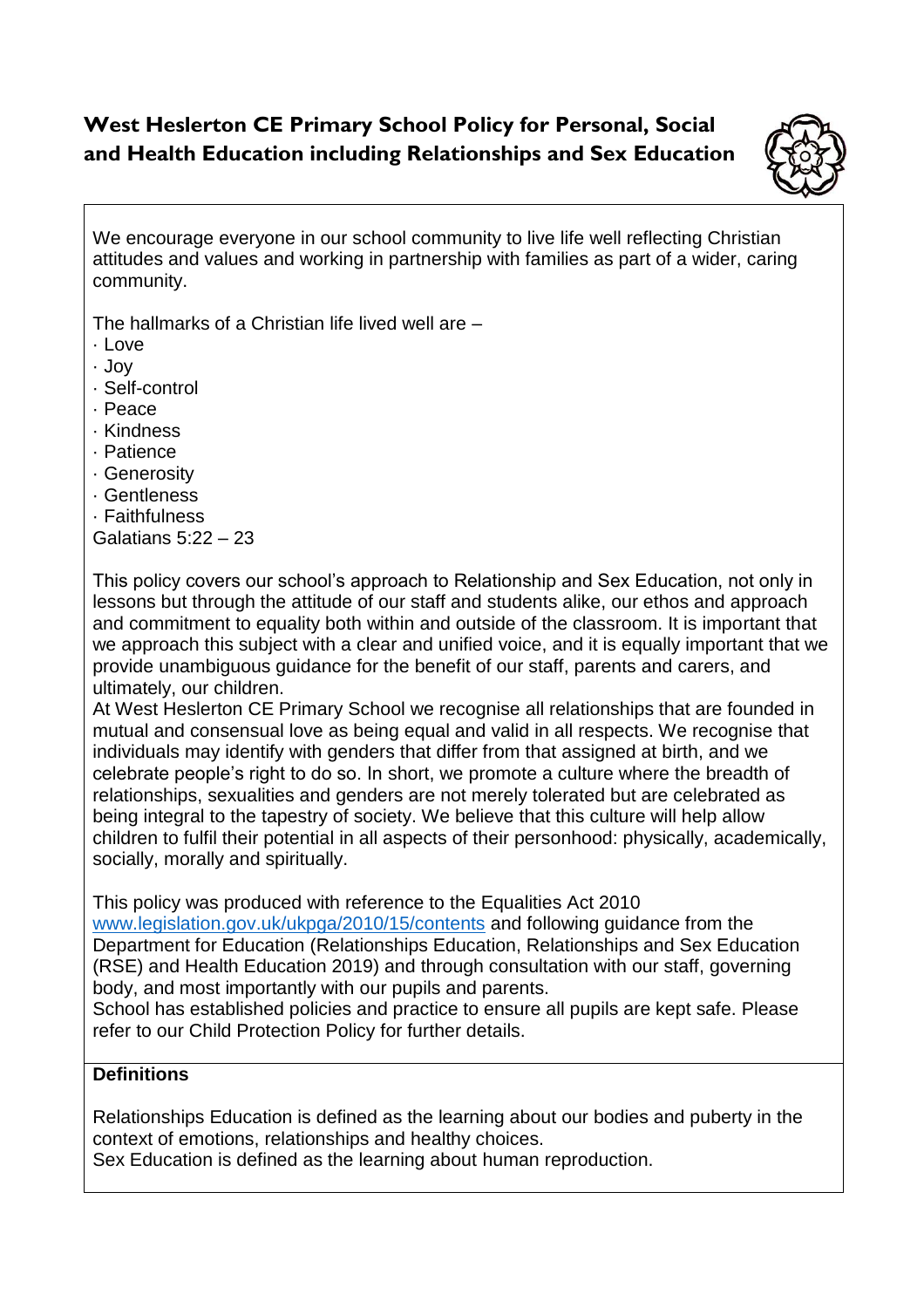## **Content and Delivery**

In school we meet the age related learning objectives as set out in the Relationships Education, Relationship & Sex Education and Health Education (England) Regulations 2019 for primary schools with a whole school approach, following the North Yorkshire PSHE and Citizenship Entitlement Framework (September 2019).

Relationships and Sex Education (RSE) is an integral part of the Personal, Social and Health (PSHE) Education curriculum. We aim to offer pupils a carefully planned programme on human development, relationships, sexuality and family life within a safe, comfortable atmosphere and in a relaxed relationship between teacher and pupil. The programme is set within a moral framework and matched to the pupils' level of maturity. These aims complement those of the Science curriculum in KS1 and KS2

Specific arrangements will be made, when required, for children with Special Educational Needs and disabilities (SEND) through consideration of timetabling, staffing, resources etc.

Delivery may be:

- Through topics
- Through planned aspects of science
- Woven across curriculum areas
- Through PSHE lessons
- Through story time
- Through pastoral time
- Through circle time
- Through small group work
- Through planned visits and visitors
- Through collective worship

#### Relationships Education covers:

- Families' and people who care for me
- Caring friendships
- Respectful relationships
- Online relationships
- Being safe

Health Education covers:

- Mental wellbeing
- Internet safety and harms
- Physical health and fitness
- Healthy eating
- Drugs, alcohol and tobacco
- Health and prevention
- Basic First Aid
- Changing adolescent body (puberty)

Sex Education covers:

- Sexual intercourse
- How conception occurs
- Pregnancy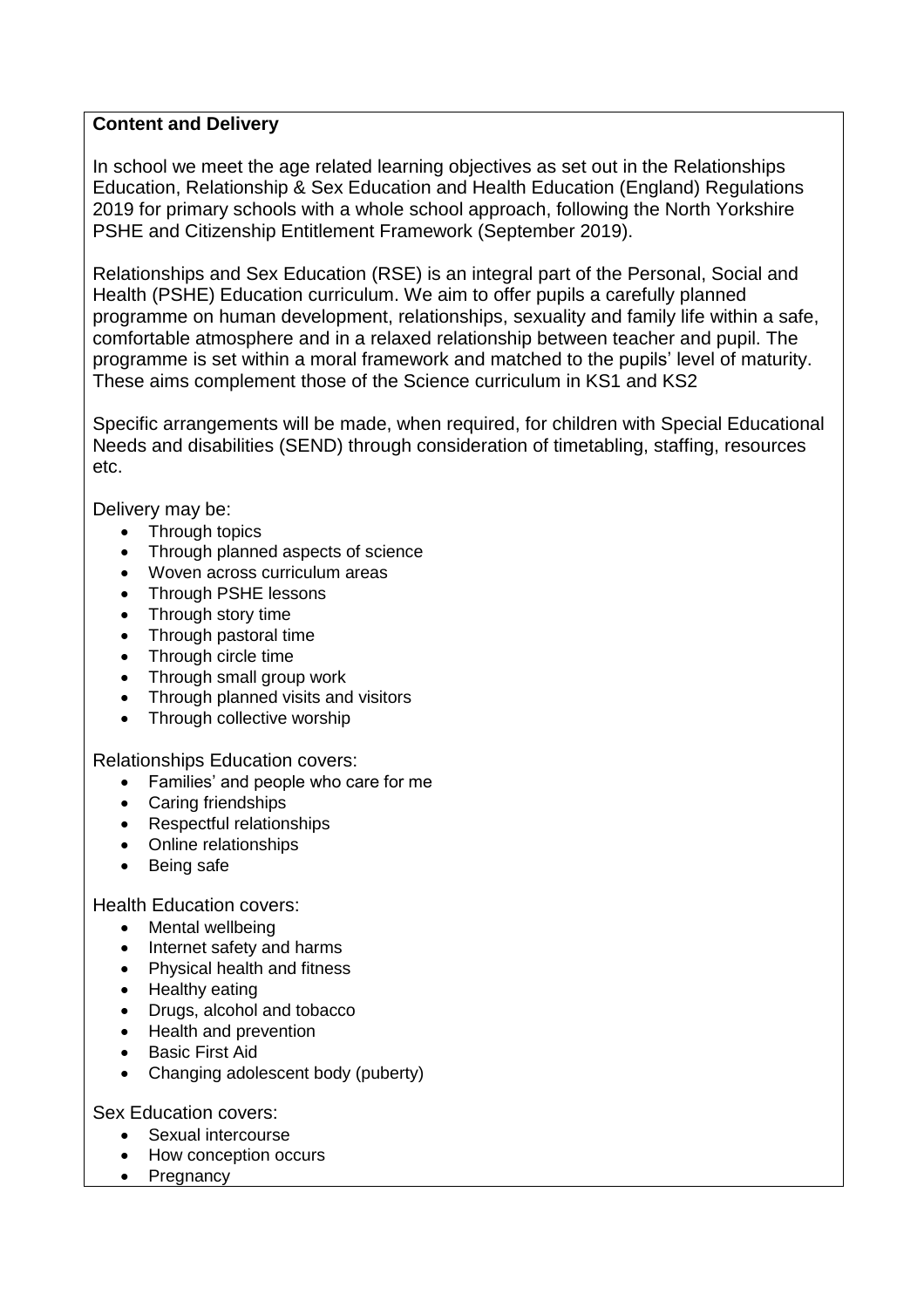#### • Birth

Sex education is delivered through a small section of the 'busy bodies' resource and is taught to pupils in Year 6 unless parents choose to withdraw consent. **https://www.healthpromotion.ie/health/inner/busy\_bodies** 

Under the statutory guidance for Relationship Education, Relationship & Sex education and Health Education (DfE 2019), parents retain the right to request their child is removed from some or all of the elements of sex education which go beyond the national curriculum for science. Maintained schools are required to teach about the main external body parts and changes to the human body as it grows from birth to old age, including puberty. There is no right to withdraw from the national curriculum. Any parents who wish to discuss this should ask to speak to Mrs Wells (Headteacher).

### **Monitoring and evaluating this subject area**

PSHE (including RSE) is monitored by staff and regularly assessed throughout the school. The subject is monitored as per other subjects as detailed in the School's Learning, Teaching and Curriculum Policy. It is evaluated and reviewed biannually using feedback from pupils, local events and the Growing Up in North Yorkshire Survey. Parents and carers are consulted on the production of this policy and at subsequent reviews.

Policy implemented: November 2020 Policy reviewed: Summer 2022 Next planned date of review: Summer 2023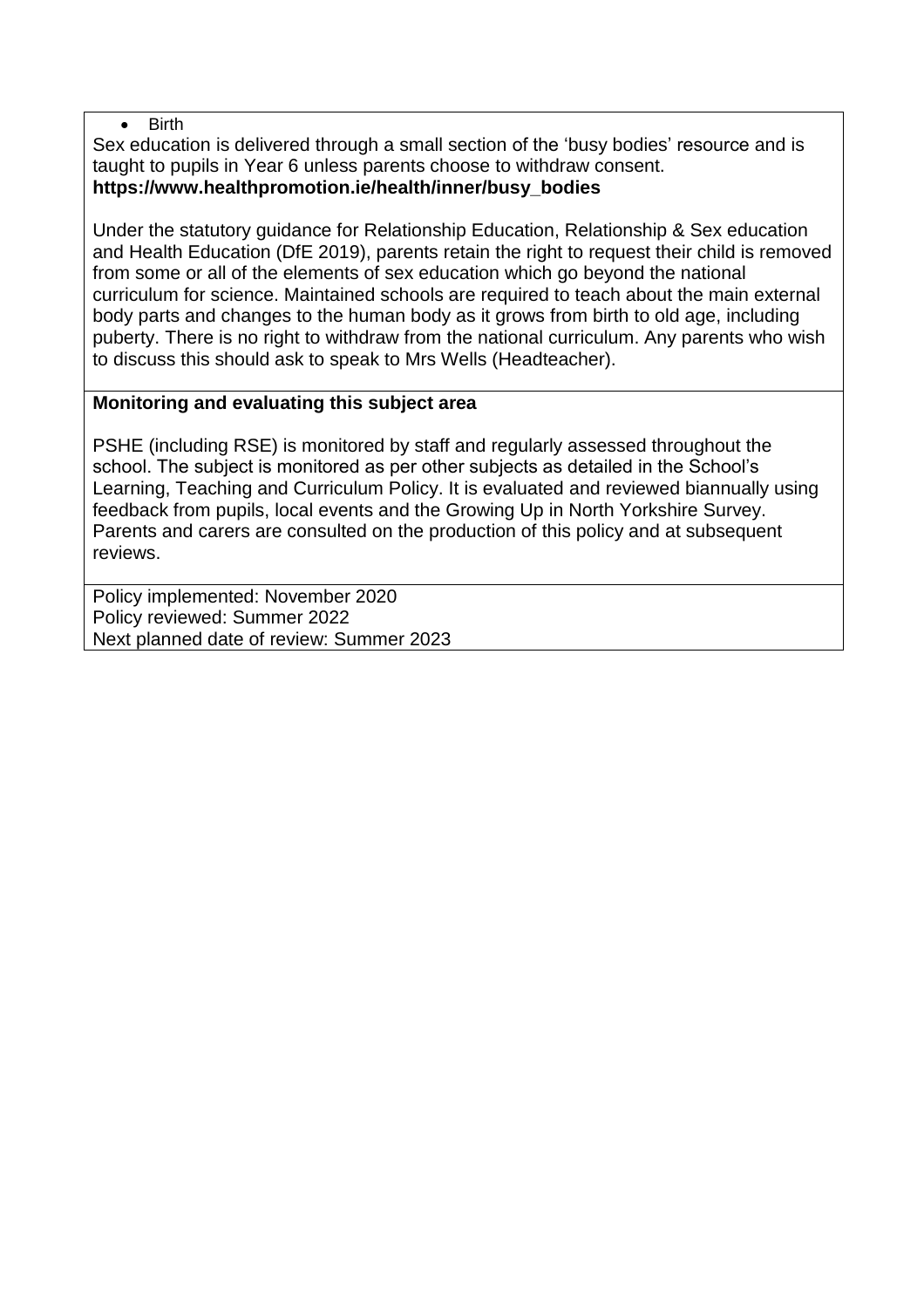# **WEST HESLERTON C.E. PRIMARY SCHOOL**

**Head: Rachel Wells B.A.(Hons)Q.T.S. NPQH**

High Street, West Heslerton, Malton, North Yorkshire. YO17 8RD Telephone/Fax:- 01944 728286 E-mail:- [admin@heslerton.n-yorks.sch.uk;](mailto:admin@heslerton.n-yorks.sch.uk) http://www.heslerton.n-yorks.sch.uk

"Children are at the centre of all we do"

#### Dear Parent/Carer 27th May 2022

As a school we are committed to providing all pupils with a planned Personal, Social, Health Education (PSHE) programme. PSHE develops essential skills to better enjoy and manage their lives. A full outline of our PSHE curriculum is published on our school website.

As part of the planned programme, we teach all pupils about "Me and My Relationships". The aim is to ensure pupils learn about the emotional, social and physical aspects of growing up, healthy relationships and keeping themselves safe. These sessions will be taught this half term in Farthing Wood. We use the busy bodies resource to teach pupils about puberty at years 5/6. All resources can be viewed at https://www.healthpromotion.ie/health/inner/busy\_bodies

Teaching staff approach this aspect of the curriculum very sensitively. They are aware of how it contributes to pupils' development supporting them to build healthy relationships, keep themselves safe, have factually correct information and the skills to positively manage the physical and emotional changes that will happen as they grow up into hopefully happy, confident and responsible teenagers.

Pupils in Year 5 and 6 start to learn that their body and emotions will change as they get older. They learn about the ways in which boys and girls grow and develop in puberty both physically and emotionally. They learn of the physical and emotional changes they go through at puberty. Most aspects of this curriculum is delivered through the National Curriculum for Science and some through the PSHE curriculum. Parents/carers do not have the right to withdraw their child(ren) from the PSHE curriculum.

However, parents do have the right to withdraw their children from sex education, from learning about human reproduction and how babies are conceived. This is covered in Year 6 at Heslerton CE. Should you wish to opt your **year 6** child out of this content, please contact Mrs Wells, Headteacher to discuss your concerns and return the attached slip by **Wednesday, 8th June 2022**.

Parents and carers also play a vital role in talking to your child(ren) about this important part of growing up and keeping safe. To help you understand the type of questions children of different ages may ask and how best to respond to them, further information can be obtained from the family planning association website:

parent/carers section at http://fpa.org.uk/help-and-advice/advice-for-parents-carers

If you would like to see the school's relationship and sex education policy, please ask at the office or log on to the school website.

Yours sincerely Rachel Wells, Headteacher